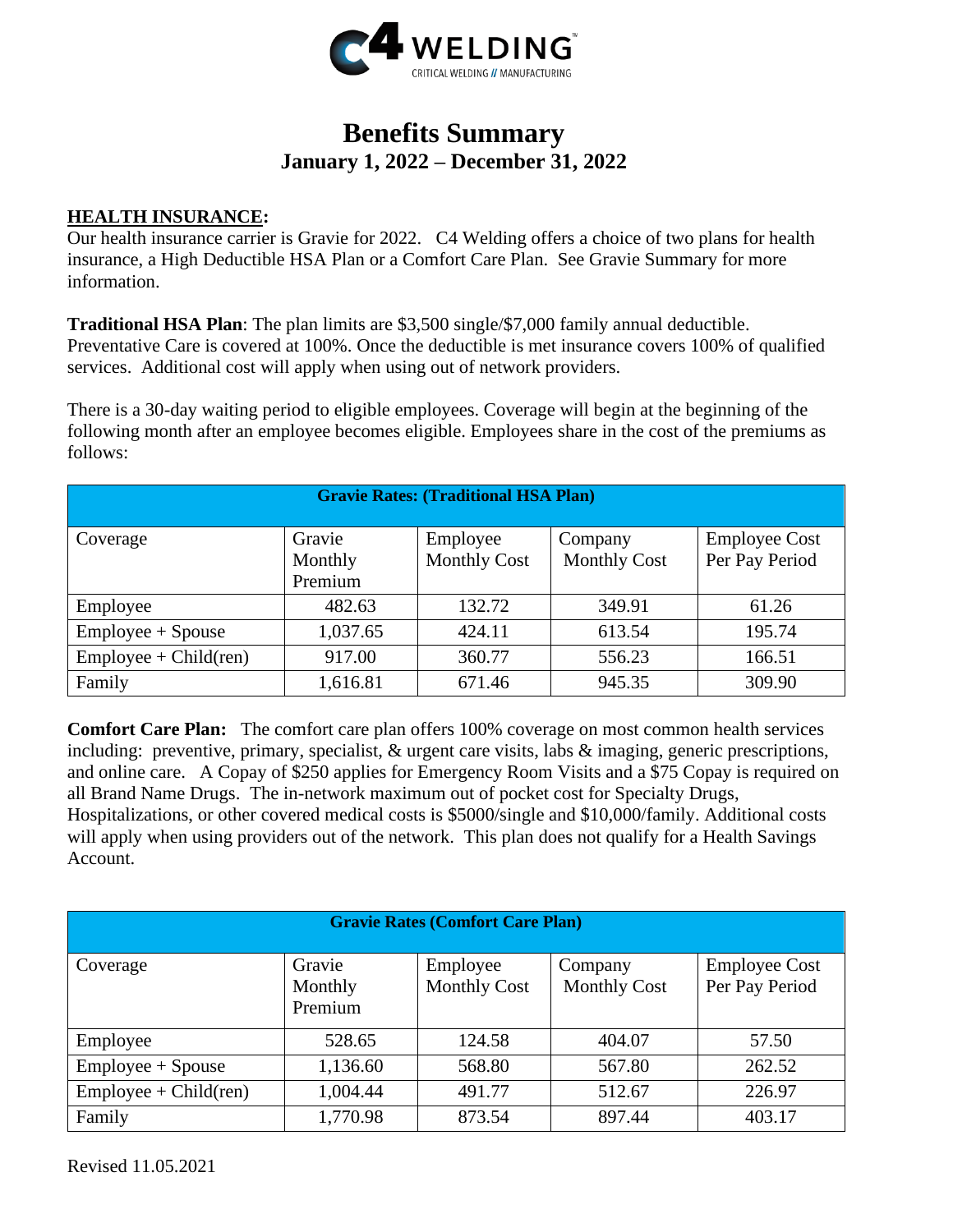

# **HEALTH SAVINGS ACCOUNT – (HSA):**

In coordination with the Gravie Traditional HSA Plan employees have the option of contributing to a Health Savings Account to help offset deductible costs. The Health Savings Account is managed through Further and is owned by the employee. The maximum contribution for employee coverage is \$3,650 and the maximum family coverage is \$7,300. These amounts include the \$650 that C4 contributes annually.

C4 Welding will contribute a \$25 match per paycheck to the Health Savings Account with a maximum of \$650 annually for those enrolled in the plan. Employees are only eligible for this benefit if enrolled in the Gravie HSA Traditional Plan.

#### **DENTAL INSURANCE:**

The Dental Insurance carrier is Guardian. The premium is paid 100% by the employee. There is a 30 day waiting period to eligible employees. Coverage will begin at the beginning of the following month once an employee becomes eligible. Dental premiums for 2021 are:

| <b>Dental</b> | <b>Monthly Employee Rate</b> | <b>Bi-Weekly Employee Rate</b> |
|---------------|------------------------------|--------------------------------|
| Employee      | \$29.32                      | \$13.53                        |
| Family        | \$89.83                      | \$41.46                        |

### **SHORT-TERM DISABILTIY INSURANCE**:

Short Term-Disability Insurance is available to all eligible employees working a minimum of 30 hours per week. There is a 30-day waiting period. Coverage will begin at the beginning of the following month once an employee becomes eligible. The premiums are paid 100% by the employee. Rates are calculated based on wage. The maximum benefit amount is 60% of your weekly wage up to \$1,000/week.

#### **Rate Calculation**

**Monthly Rates per \$10 of Benefit:**

#### **Calculate Your Monthly Premium:**

| <b>Annual Salary</b> | $\epsilon$<br>ັ້ | $\mathbf{v}$<br>77 | $\sim$<br>U.O | $\qquad \qquad -$<br>–        | Benefit<br>Amount | $\mathbf{x}$<br>$\Lambda$ | Rate   | 10 | - | Premium |
|----------------------|------------------|--------------------|---------------|-------------------------------|-------------------|---------------------------|--------|----|---|---------|
|                      | Ε٥<br>ىدر        | $\mathbf{v}$<br>77 | U.O           | $\overline{\phantom{m}}$<br>– |                   | <b>x</b> y<br>$\Lambda$   | \$.041 | 10 | – |         |

#### **ACCIDENT INSURANCE:**

All eligible employees have the option to purchase Accident Insurance through Guardian. The insurance is voluntary and is 100% covered by the Employee, following 30 days of employment. This insurance is intended to assist you in paying for medical expenses that you may incur as a result of an accidental injury. The amount of benefit varies by degree of injury, for more details, please refer to the complete benefit booklet.

| <b>Level</b>             | <b>Per Pay Period Cost</b> |
|--------------------------|----------------------------|
| <b>Employee Only</b>     | \$5.44                     |
| $Employee + Spouse$      | \$8.75                     |
| $Employee + Child (ren)$ | \$9.12                     |
| Family                   | \$12.43                    |

Revised 11.05.2021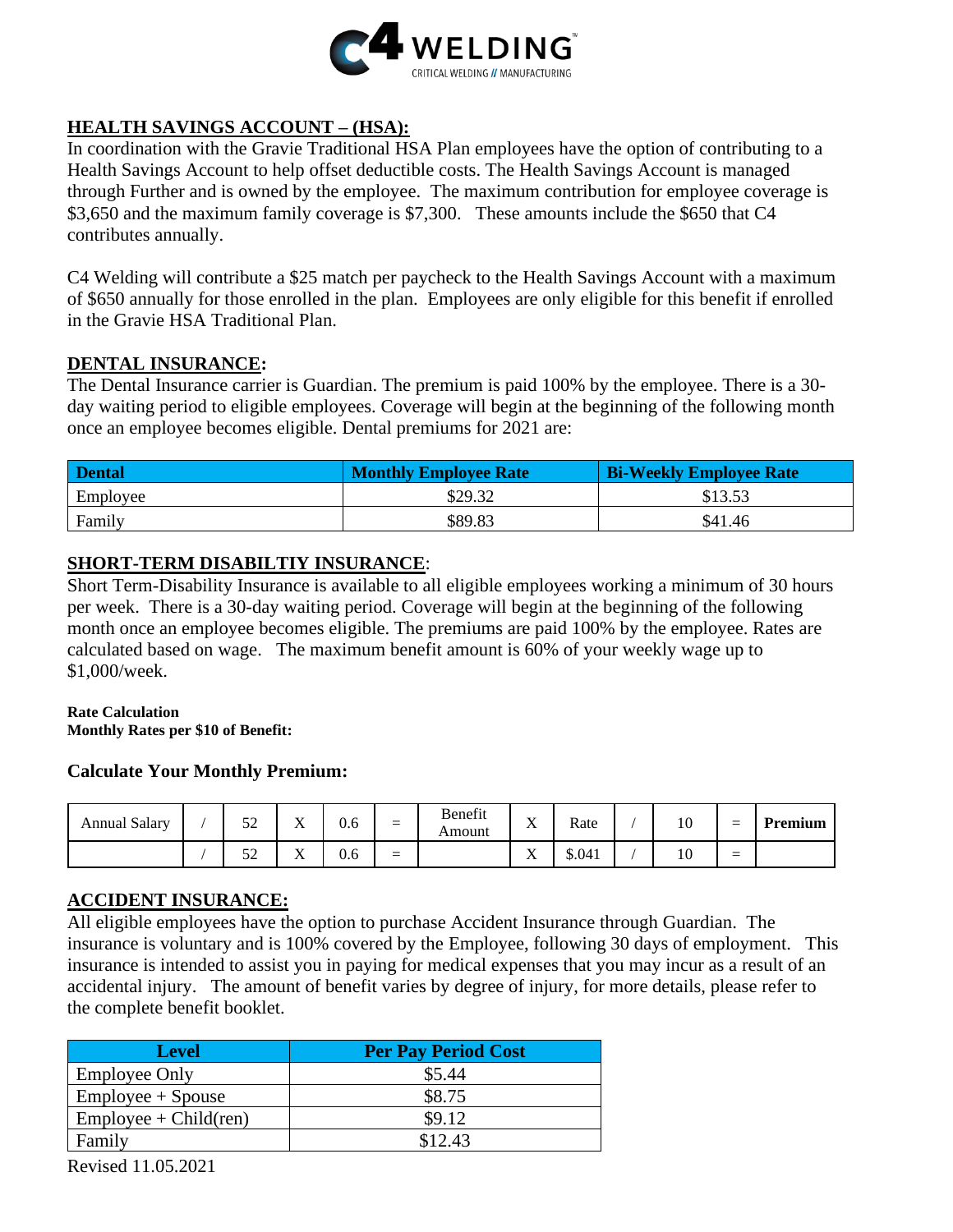

# **LONG TERM DISABILITY INSURANCE:**

All active, full-time employees working a minimum of 30 hours are eligible for Long Term Disability Insurance. If an employee becomes disabled and is not able to perform their normal duties for more than 90 days, they will receive a disability claim of 60% of their wages, with a maximum of \$4,000/month. This is paid until they can return to work, or until the age of 65, when they can collect Social Security. For additional information, see full explanation of benefits, included in the benefit package.

#### **LIFE INSURANCE**:

Life insurance in the amount of \$50,000 is available to all eligible employees. The plan also includes \$15,000 for your spouse and \$2,000 for each child. There is a 30 day waiting period from your employment start date. Coverage will begin at the beginning of the following month once an employee becomes eligible. The plan is with Guardian and premiums are 100% paid by C4 Welding.

**EYE WEAR INSURANCE:** All eligible employees have the option to purchase Eye Wear insurance through EyeMed. The insurance is voluntary and is 100% covered by the Employee, following 30 days of employment. The insurance covers \$150 frames or contacts  $+20\%$  of the cost over \$150 per person on the plan. It also offers a variety of minimal cost co-pays for lenses, bi-focal, anti-glare and anti-scratching for your lenses. For a full explanation of the coverage, please refer to the complete benefit booklet.

| <b>Level</b>             | <b>Per Pay Period Cost</b> |
|--------------------------|----------------------------|
| <b>Employee Only</b>     | \$3.02                     |
| $Employee + Spouse$      | \$5.74                     |
| $Employee + Child (ren)$ | \$6.04                     |
| Family                   | SS 88                      |

#### **401K RETIREMENT PLAN**:

401K participation is available to all full-time employees over the age of 18. C4 Welding partners with BPAS for 401k administration. Employees will be auto-enrolled with a 3% contribution effective option to adjust their contribution at any time.

| <b>Employee Contribution</b> | <b>Company Matching Contributions</b> |
|------------------------------|---------------------------------------|
| 1%                           | 0.5%                                  |
| 2%                           | 1.0%                                  |
| 3%                           | 1.5%                                  |
| 4%                           | 2.0%                                  |
| 5%                           | 2.5%                                  |
| 6%                           | 3.0%                                  |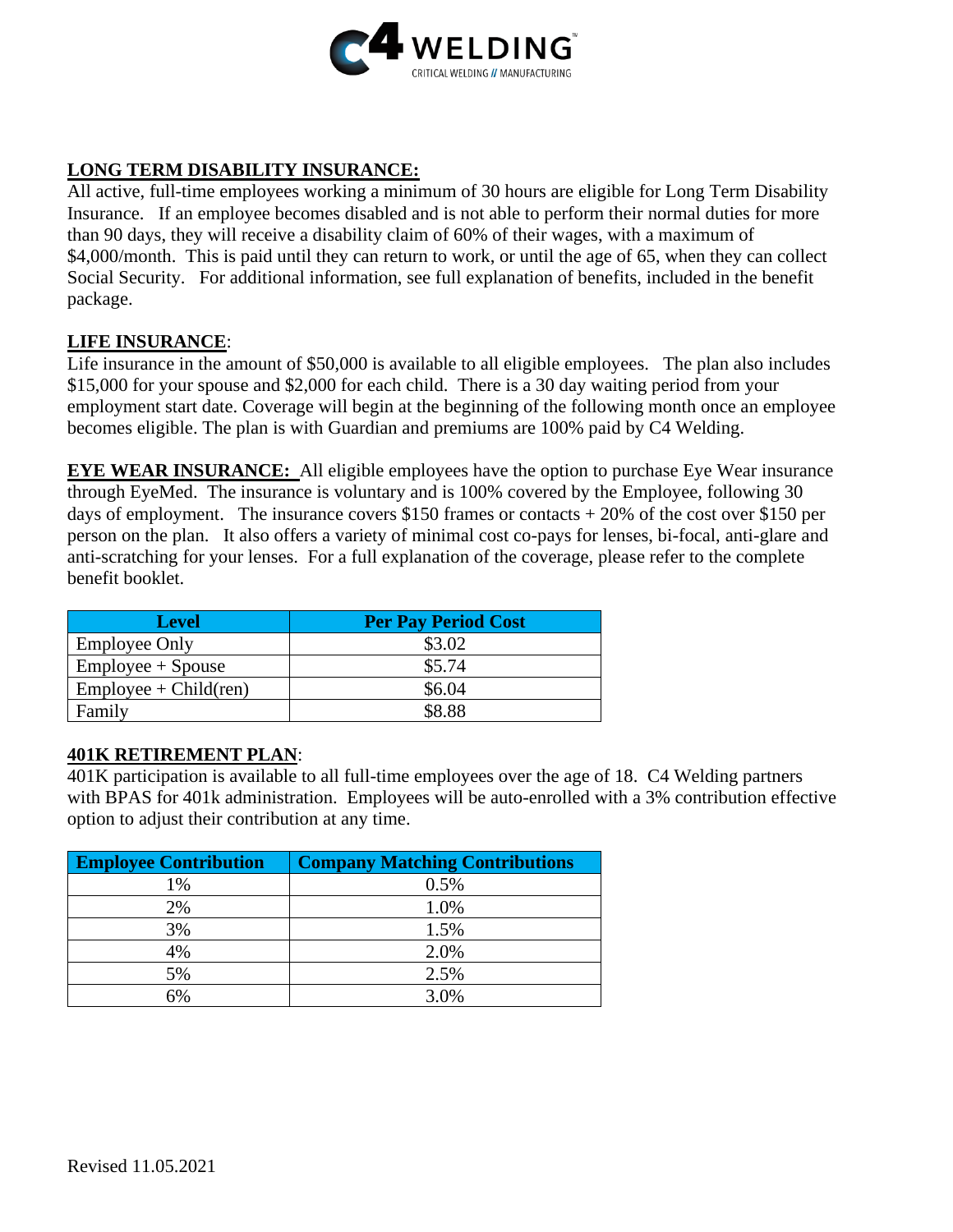

## **HOLIDAYS:**

Paid holidays for eligible employees working a minimum of 20 hours per week include. Holiday hour pay is determined by the Employees average hours worked per day. The following is the 2022 holiday schedule:

| <b>Holiday</b>   | <b>Date</b>                      | <b>Holiday</b>          | <b>Date</b>                            |
|------------------|----------------------------------|-------------------------|----------------------------------------|
|                  | $1st$ Shift:<br>Monday January 3 |                         | $1st$ Shift:<br>Tuesday July 5         |
| New Year's Day   | $2nd$ Shift:<br>Monday January 3 | <b>Floating Holiday</b> | $2nd$ Shift:<br>Tuesday July 5         |
|                  | Weekend: Saturday January 1      |                         | Weekend:<br>Friday Dec. $23 - 8$ hours |
| Good Friday      | Friday. April 15<br>$1st$ Shift: | Labor Day               | $1st$ Shift:<br>Monday September 5     |
|                  |                                  |                         | $2nd$ Shift:<br>Monday September 5     |
|                  | $1st$ Shift:<br>Monday May 30    |                         | $1st$ Shift:<br>Thursday, November 24  |
| Memorial Day     | $2nd$ Shift:<br>Monday May 30    |                         | Friday, November 25                    |
|                  |                                  | Thanksgiving            | $2nd$ Shift:<br>Thursday November 24   |
|                  |                                  | Holiday                 | Friday, November 25<br>Weekend:        |
|                  |                                  |                         | Saturday, November 26                  |
|                  |                                  |                         |                                        |
|                  | $1st$ Shift:<br>Monday July 4    |                         | $1st$ Shift:<br>Friday December 23     |
| Independence Day | Monday, July 4<br>$2nd$ Shift:   | Christmas               | Monday December 26                     |
|                  | Weekend: Sunday, July 3          | Holiday                 | $2nd$ Shift:<br>Monday December 26     |
|                  |                                  |                         | Tuesday December 27                    |
|                  |                                  |                         | Saturday December 24<br>Weekend:       |
|                  |                                  |                         | Sunday, December 25                    |
|                  |                                  |                         |                                        |

#### **Paid Time Off (PTO)**:

C4 Welding believes that its employees should have opportunities to enjoy time away from work to help balance their lives. Therefore, we offer a Paid Time Off (PTO) program to all full and part-time employees working more than 20 hours per week.

PTO is a time-off-with-pay program to provide employees the freedom to decide how to use their personal time off. C4 Welding believes this program offers more liberal time off with pay, than traditional vacation, sick, and personal time packages. Employees can use their PTO in a number of different ways, for example:

- $\blacksquare$  As vacation
- For personal business

■ For medical appointments ■ For personal family emergencies

■ For periods of illness

Employees accrue PTO based on the number of hours worked each pay period (up to a maximum of 40 hours per week) and their years of service based on the following schedule:

**First Year of Employment:** PTO will accrue at a rate of no more than 2.15 hours per biweekly paycheck to equal 7 days (56 hours) by the end of the first year.

**After 1st Year Service Anniversary**: PTO will accrue from the anniversary date at the rate of no more than 3.08 hours per bi-weekly paycheck to equal 10 days (80 hours).

**After 5th Year Service Anniversary**: PTO will accrue from the anniversary date at the rate of no more than 4.62 hours per bi-weekly paycheck to equal 15 days (120 hours).

**After 10th Year Service Anniversary**: PTO will accrue from the anniversary date at the rate of no more than 6.15 hours per bi-weekly paycheck to equal 20 days (160 hours).